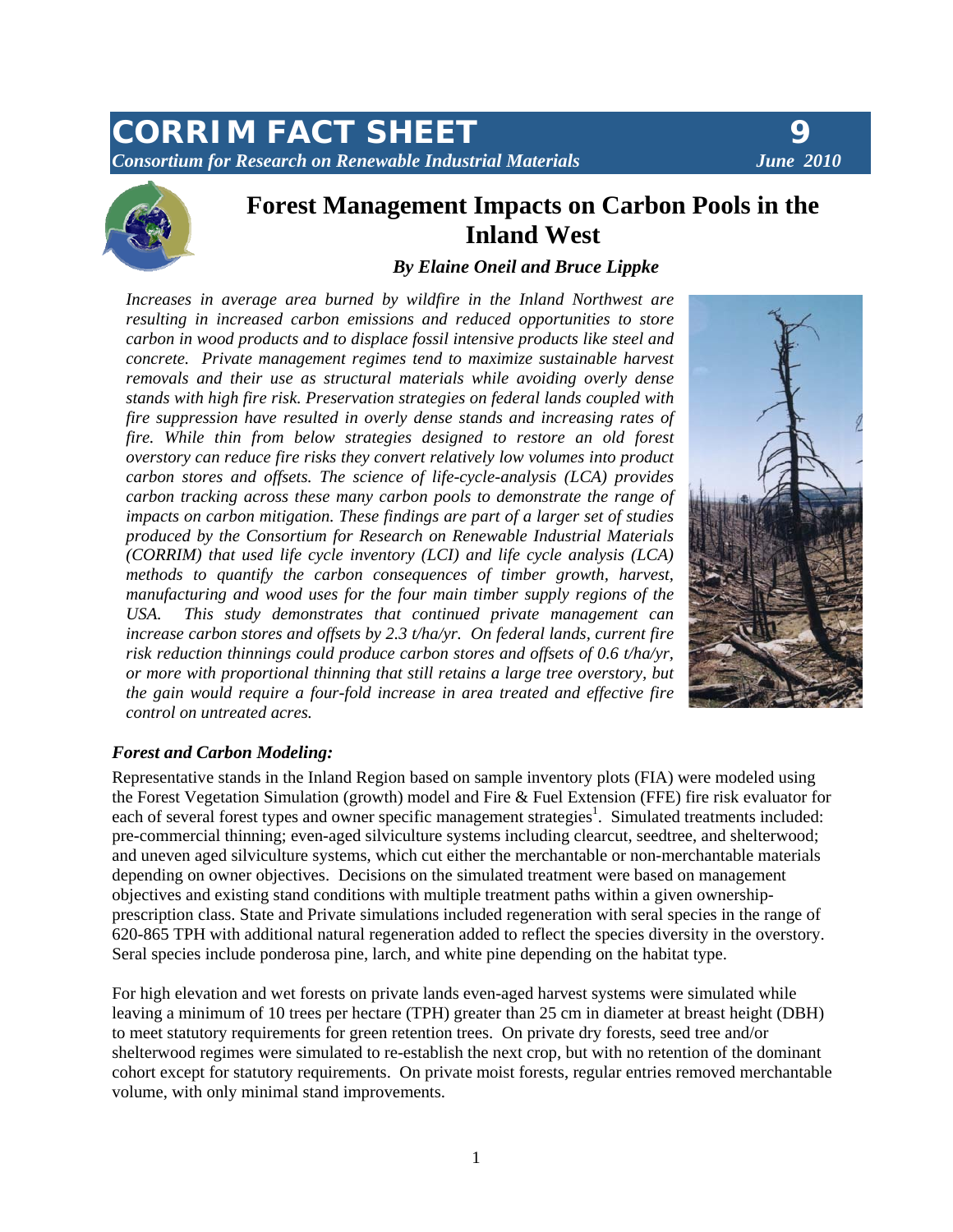For National Forests, thin from below strategies to restore the historic old forest overstory and reduce fire risk were simulated for 25% of eligible acres to reflect current management intensity. Natural regeneration produces species compositions based on forest type, overstory species composition, and habitat type.

Landscape level results were developed from stratified simulations of representative inventory plots to illustrate the average landscape level impact on forest carbon and harvested wood using CORRIM's survey data on mill allocations and ultimate wood uses in buildings and other products. The carbon pools include the forest, wood products, the benefit gained from using wood products as substitutes for alternative products that are fossil fuel intensive to produce, processing emissions, and the displacement value of the mill residuals used as an energy feedstock instead of fossil fuel. Every carbon pool is simulated dynamically to grow or die and decompose or reflect harvest removals and ultimate uses. Soil carbon (not shown) was assumed to remain stable consistent with a stable to increasing inventory of forest carbon.

The Inland Northwest analysis covers the timber producing acres in Idaho, Montana, and the area east of the Cascade Mountains in Washington State where manufacturing infrastructure still remains. It accounts for 91% of the roundwood production for the Rocky Mountain Region and 10% of the roundwood production for the Pacific Northwest Region with most of that harvest volume coming from private and state sources. Federal forests occupy 63% of the land base but contribute only a minor share to the total harvest.

#### *State and Private Carbon Flows:*

A baseline scenario using historical harvest rates and growth model projections results in a slight long term increase in forest carbon from these management simulations. The simulations do not assume carbon neutrality but results are consistent with the assertion that the overall impact of sustainable forest management activities on forest carbon is neutral (or positive) when assessed at the landscape level.

#### While the carbon in the forest



remains relatively stable, the carbon in products continues to grow with each year's harvest when even a portion of the harvested log is used in long-lived applications. Based on mill survey data for the region<sup>2</sup> approximately 50% of the harvested logs are used in mid to long-lived applications. Energy used to grow, harvest, transport, and process the logs into wood products is identified as manufacturing and harvest emissions (below the x-axis) but are small relative to the carbon stored in products, and are partially offset by using mill residuals for energy providing a displacement (offset) for a substantial portion of the fossil energy that would otherwise be used in manufacturing.

The substitution for fossil intensive products such as steel and concrete has the highest leverage given the high fossil intensity of the non-wood substitute products<sup>3</sup>. The figure shows that even with increasing forest carbon, the carbon in products, displacement and substitution pools grows sustainably and substantially exceeds the carbon storage potential of the forest alone by the end of the simulation period. Not shown are the potentials to recycle products (extending the product carbon pool), capture an end of product life energy offset by using the demolition waste as a biofuel (replacing the initial product carbon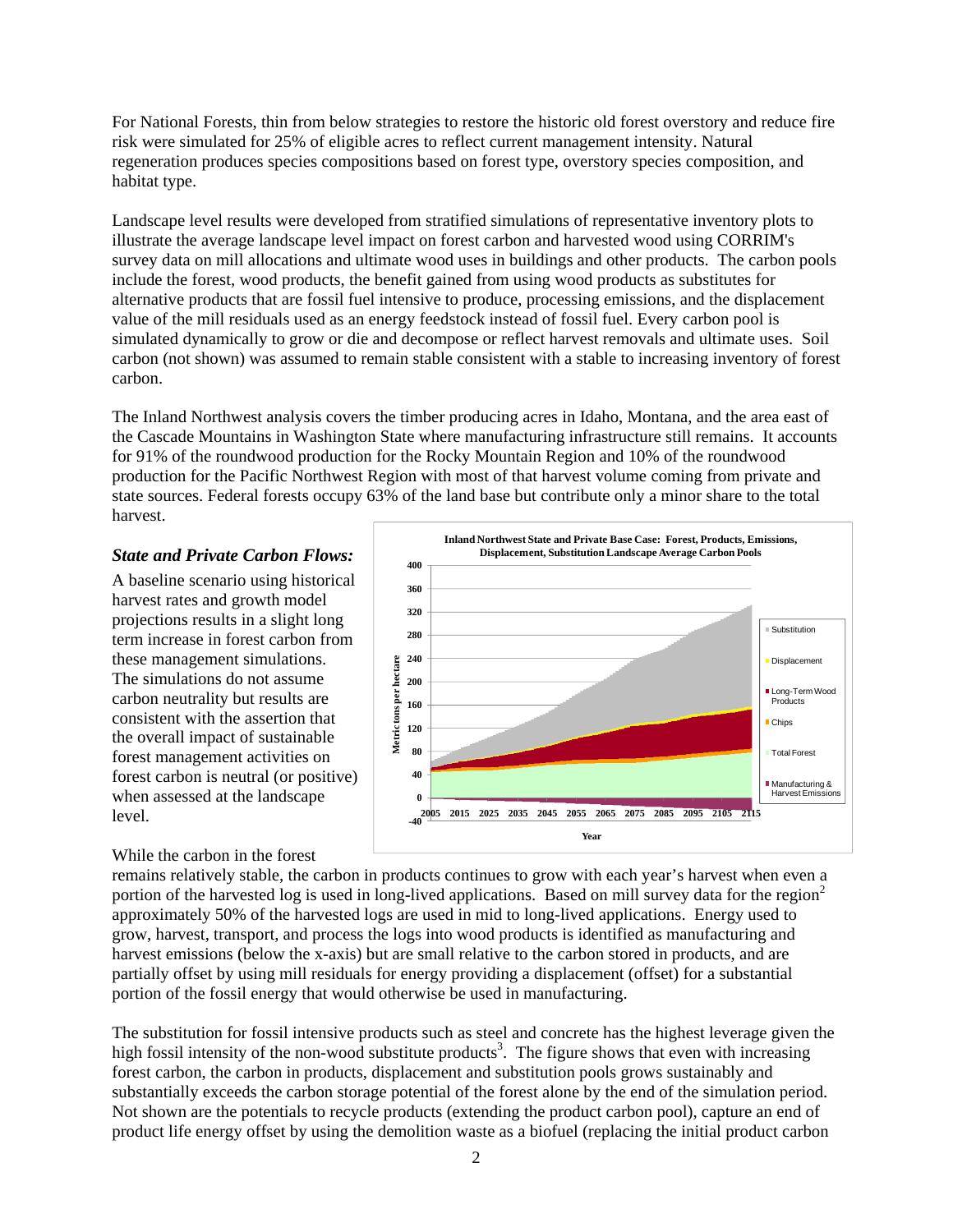pool by a nearly equivalent fossil emission offset), or account for sequestration of the product carbon in a landfill (a slow rather than immediate degradation of the product carbon pool depending upon landfill emission management). Each of these potentials will add to the total carbon across all pools.

While average forest carbon for the simulation period was 57 t/ha, including the other pools (net of their emissions) increases the average carbon stored over the 100 year period to 175 t/ha for State and Private owners. This threefold increase in carbon reflects the potential of well-managed forests to contribute positively and sustainably toward offsetting carbon emission trends. While the carbon stored in the forest remains fairly stable over time, the carbon storage and offsets in carbon pools outside the forest continues to grow with each harvest. While there is no retroactive reporting of the non-forest carbon pools from earlier harvests, we could expect that at least 75 t/ha (not shown) would have already been sequestered in offsite uses from just the harvest outputs from the 30 years prior to the beginning of the simulation. The harvest translates into substantial and sustainable increases in products carbon and substitution. Substitution averages 78 t/ha over the 100 year period or 37% higher than the average forest carbon storage. The product pool surpasses the forest as a carbon storage pool after 40 years and averages 45 t/ha over the 100 year period or 79% of the total forest carbon. By 100 years the 294 tons of carbon stored in all pools is 4 times greater than the carbon stored in the forest and the average growth in all carbon pools is 2.3 t/ha/yr. The longest-lived products were demolished and burned in 80 years without further use and the short lived products were assumed not to result in significant accumulation of carbon from one rotation to the next. From the perspective of sustainably managing a unit of land, the carbon pools supported by the forest are much better than permanent, increasing year after year.

## *Impact of Changing Fire Rates:*

In recent years the extent and severity of wildfire is increasing, with a multiplicity of key drivers. A century of fire suppression has resulted in overly dense stands on mostly federal lands with some increase in forest carbon but also greater stress from climate change. Recent fire rates on federal lands are many times higher than on state and private lands and climate impacts research indicates that we can expect at least a doubling of the burned area in the future<sup>4</sup>. The first decade of the  $21<sup>st</sup>$  century fire rates are even higher than the predicted doubling.

Fire simulations show that based on the fire rates of the  $20<sup>th</sup>$  century, in conjunction with fire suppression, forest carbon could increase further albeit not accounting for the impact of other mortality agents like the mountain pine beetle. The projected *doubling* of fire rates essentially caps the carbon that will be stored in the forest. Early *21st century* fire rates indicate the forest has already become a carbon source.



## *Federal Forest Carbon Flows:*

In order to reduce the increasing risk of fires a more rapid introduction of aggressive thinning treatments to reduce fire risk was simulated. Thinning only those trees less than 30 cm in diameter can reduce fire risk while restoring a savanna-like overstory of larger trees similar to pre-European conditions. Included were treatments of lodgepole pine forests to address mountain pine beetle risks and infestations while recognizing that these treatments would not be successful in ameliorating fire risk.

Assuming a 400% increase in the amount of area treated over the past decade, early and substantial treatments on the most susceptible stands, and a future fire rate equal to a doubling of the  $20<sup>th</sup>$  century fire